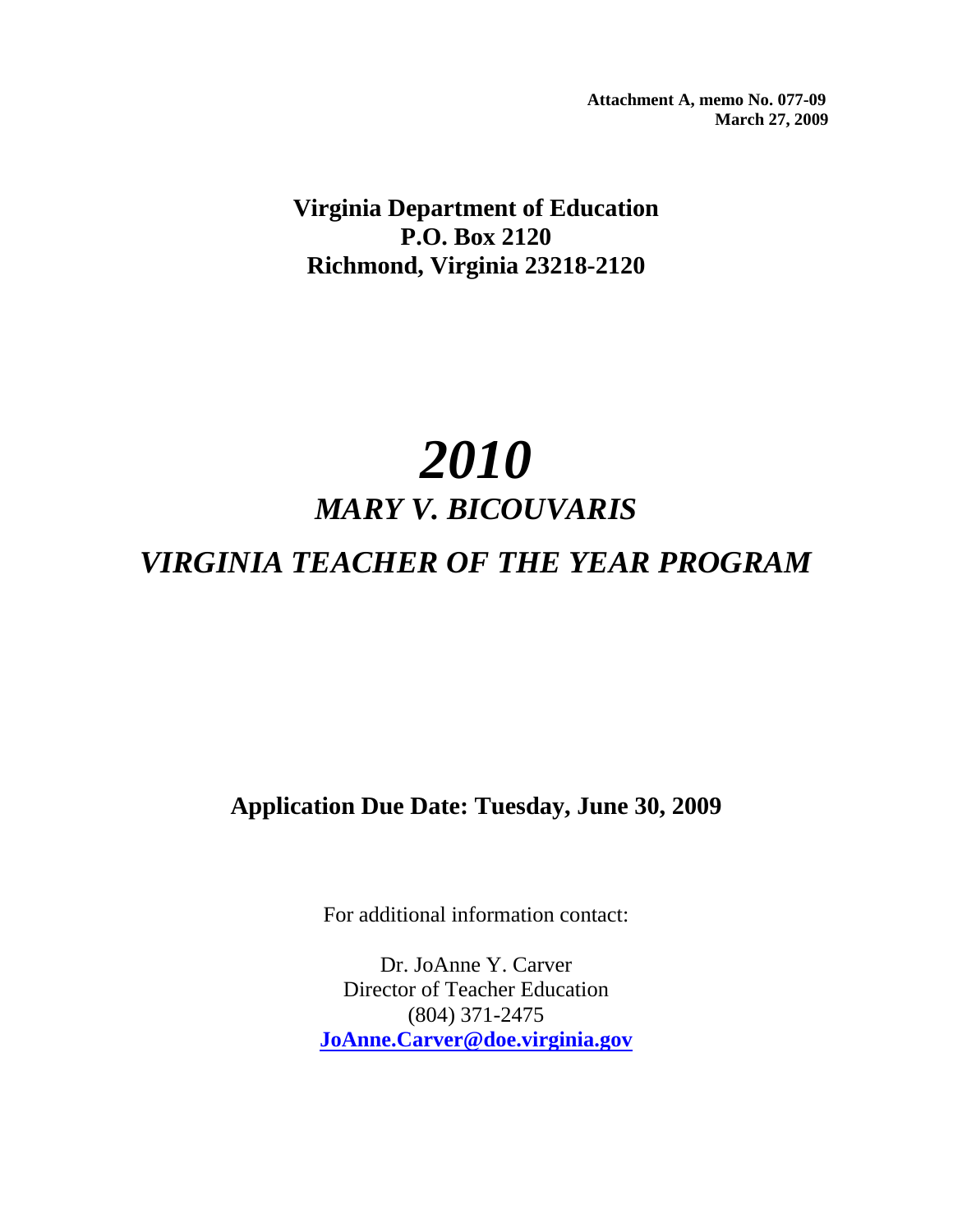#### **MARY V. BICOUVARIS VIRGINIA TEACHER OF THE YEAR PROGRAM**

#### **Part 1: General Information**

#### **Overview**

Since 1964, Virginia has participated in the National Teacher of the Year Program, a project of the Council of Chief State School Officers (CCSSO), sponsored by the ING Foundation. In 2006, upon recommendation of the Advisory Board on Teacher Education and Licensure (ABTEL), the program formerly known as the Virginia Teacher of the Year program was renamed in honor of Dr. Mary V. Bicouvaris, the 1989 Virginia and National Teacher of the Year. The late Dr. Bicouvaris was a teacher of government and international relations in Hampton City public schools. She was Virginia's first National Teacher of the Year.

The Mary V. Bicouvaris Virginia Teacher of the Year Program honors teachers who represent the best in teaching in the Commonwealth of Virginia and the nation. The program provides school divisions the opportunity to recognize outstanding teachers and to focus positive public attention on education and the teaching profession. Those who are selected as Regional Teachers of the Year, Virginia Teachers of the Year, or finalists in the national competition become ambassadors for education and enjoy a lifetime of positive memories.

#### **Qualifications**

Individuals who possess **current renewable Virginia teaching licenses** and who teach in Virginia public or accredited nonpublic schools are eligible to participate in the Mary V. Bicouvaris Virginia Teacher of the Year program. Individuals holding provisional, special education conditional, eligibility, or international educator licenses are not eligible to participate. The program is open to all teachers, including school librarians, technology specialists, guidance counselors, and reading specialists. Candidates should be teachers who are exceptionally skilled and dedicated and who are planning to continue in an active teaching status. Candidates who accept administrative or supervisory positions will relinquish their eligibility. Teachers selected should have the respect and admiration of students, parents, and colleagues. Additionally, they should play active and meaningful roles in their communities as well as in their schools. Many candidates will have distinguished themselves as leaders in public education at the local, regional, and/or state levels. Candidates also should be poised, articulate, and knowledgeable about their teaching areas and education in general.

Numerous criteria are used in evaluating the nominees, but the most important is the ability to inspire the love of learning in students of all backgrounds and abilities. Candidates will be considered on the basis of the following criteria developed by the Council of Chief State School Officers:

 $\triangleright$  Concern for individual students and ability to inspire learning;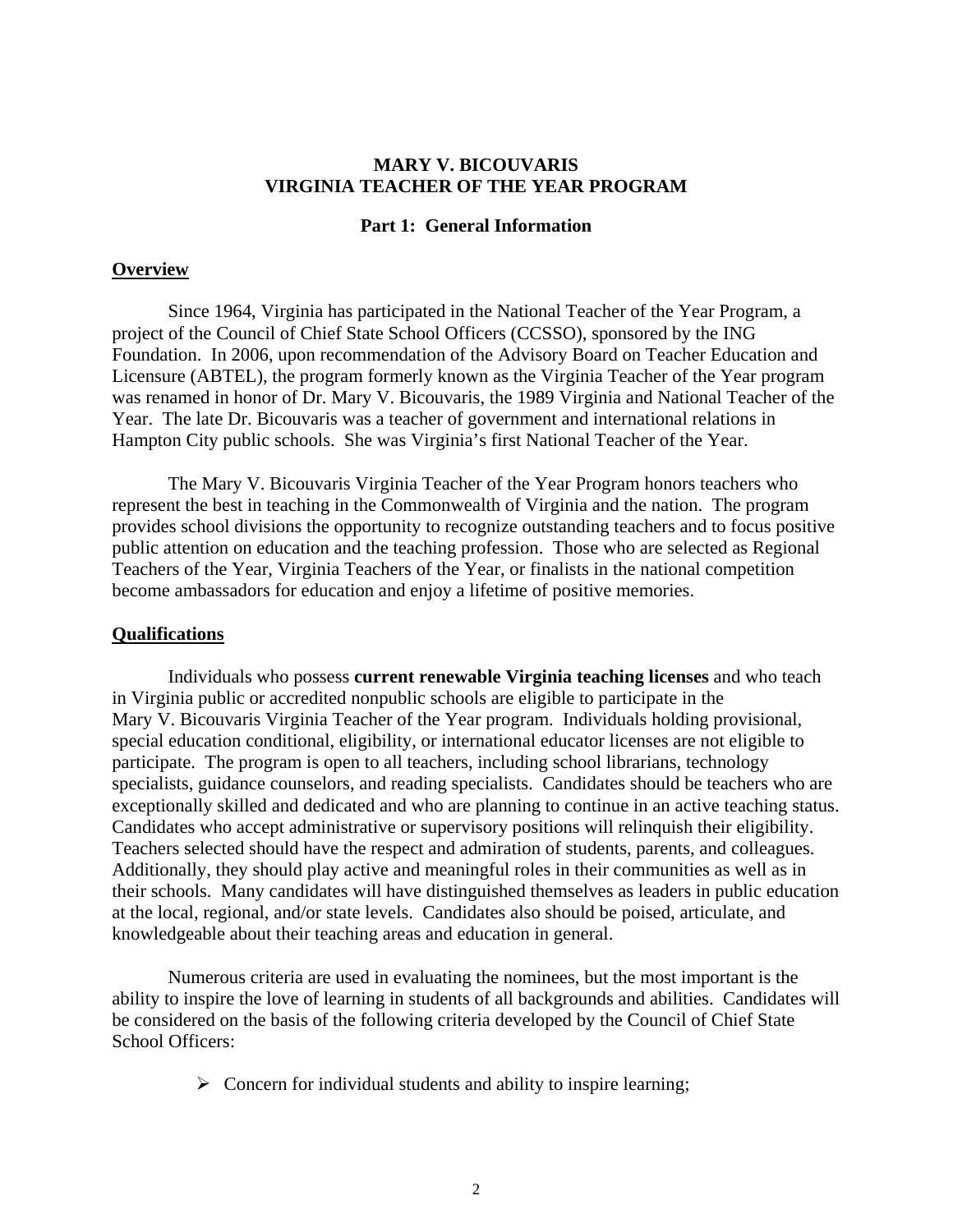- $\triangleright$  Ability and willingness to work cooperatively with fellow professionals;
- $\triangleright$  Willingness to devote time and energy to activities that result in improved instruction for children;
- $\triangleright$  Ability to work effectively with the community;
- $\triangleright$  Desire to keep abreast of current educational theories and practices;
- $\triangleright$  Ability and willingness to make contributions to the field of education; and
- $\triangleright$  Ability to create and implement innovative educational practices.

## **Submission of Application**

The Virginia school division superintendent must submit the application packet of the teacher selected to represent the school division. Please be sure that all materials are in durable packages. **One original (so marked) and six stapled copies** of the completed portfolio must be received by the Department of Education **no later than 5 p.m. on Tuesday, June 30, 2009**.

## **Send by first class priority mail to:**

| Mary V. Bicouvaris Virginia Teacher of the Year Program                                                                                                                                                          |
|------------------------------------------------------------------------------------------------------------------------------------------------------------------------------------------------------------------|
| Attention: Dr. JoAnne Y. Carver                                                                                                                                                                                  |
| Virginia Department of Education                                                                                                                                                                                 |
| P. O. Box 2120                                                                                                                                                                                                   |
| Richmond, Virginia 23218-2120                                                                                                                                                                                    |
| Mary V. Bicouvaris Virginia Teacher of the Year Program<br>Attention: Dr. JoAnne Y. Carver<br>Virginia Department of Education<br>101 North 14 <sup>th</sup> Street, 24th Floor<br>Richmond, Virginia 23219-3684 |
|                                                                                                                                                                                                                  |

#### **Selection of Local Nominees**

Virginia division superintendents are invited to nominate one teacher for state-level recognition. In addition, superintendents are encouraged to use the program as a basis for recognizing deserving teachers within the system. The selection procedures and guidelines within a school division are **local decisions**; however, the following suggestions are offered for local selection.

> $\triangleright$  Develop a democratic procedure that avoids the appearance of an arbitrary decision. For instance, the superintendent may ask building principals to use one of the following methods to select initial nominees: (1) a committee of building teachers; (2) a faculty council or advisory group; (3) a committee of teachers, parents, and the principal; (4) the entire school staff; (5) all teachers in the building; or (6) the principal, based on input from the faculty and staff.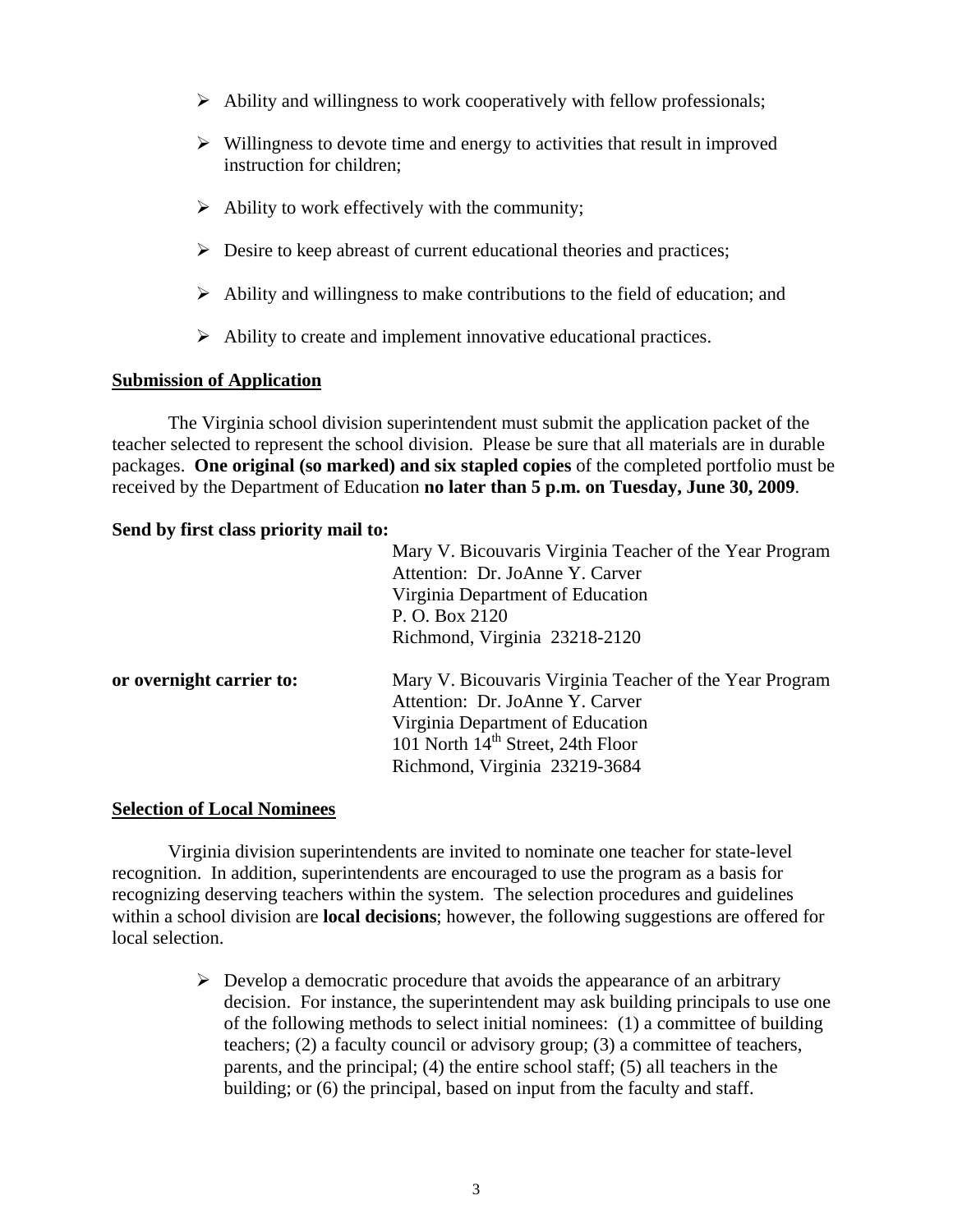- $\triangleright$  The nomination procedure at the division level should not be elaborate. After the school level selection, the candidates may then be considered by a committee of teachers, parents, administrators, school board members, community leaders, or other appropriate persons.
- $\triangleright$  All nominations should be made without regard to race, color, religion, sex, national origin, age, or disability. Teachers retiring from the profession at the end of the school year should **not** be nominated because the teacher must be active during the following school year.
- $\triangleright$  Local recognition should be an integral part of the selection process. Recognition need not be elaborate, but should involve public congratulations and appropriate awards to the teachers involved.
- $\triangleright$  It is important that time be allowed for the development of the nominee's portfolio. For that reason, the Department encourages school divisions to make their selections known to the teachers as early as possible, so the teachers have adequate time to prepare the necessary materials, gather letters of support, and develop the written portions of the portfolio. The review of the written portfolio by the members of the selection panel is a critical first step in the selection process. **The importance of developing a well-written portfolio free of grammatical and spelling errors cannot be overly emphasized.**

## **Nonpublic School Participation**

An individual possessing a current renewable Virginia teaching license in a nonpublic accredited school may be nominated to represent his/her school or diocese for participation in the Mary V. Bicouvaris Virginia Teacher of the Year Program. Nominations of persons holding provisional, special education conditional, eligibility, or international educator licenses are not acceptable. Portfolios should be sent directly to Dr. JoAnne Y. Carver at the address listed on page three.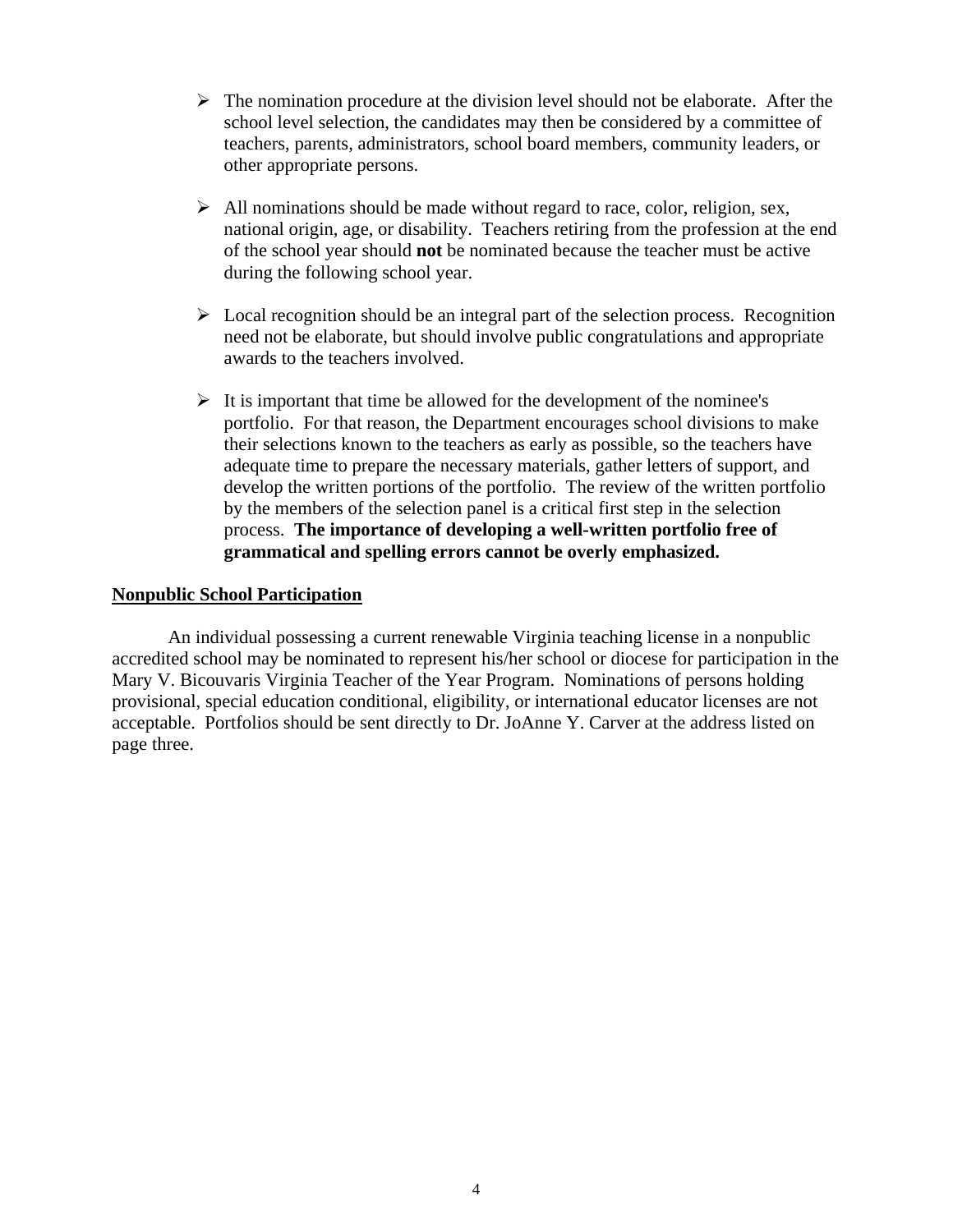## **MARY V. BICOUVARIS VIRGINIA TEACHER OF THE YEAR PROGRAM**

## **Part 2: Application Procedure**

A portfolio of information must be developed according to established guidelines. National and state review committees agree that the content and complete representation of the teacher in the portfolio are more important than an elaborate presentation. Candidates should provide a concise, well-thought-out text, presented in a neat and easy-to-read format. Candidates should present themselves clearly and professionally. Narratives should be checked carefully for spelling and typographical errors. While a typographical error may not eliminate a candidate, it certainly reflects unfavorably on the teacher and the profession.

## **General Portfolio Guidelines**

## **Portfolios must reach the Department of Education by 5 p.m. on Tuesday, June 30, 2009.**

## **The original portfolio**:

- 1. The original portfolio must be submitted in a simple **pocket folder. Do not use a three-ring notebook.**
- 2. The cover of the original folder contains **only** the candidate's name, school division, and Superintendents' Regional Study Group number. It should be marked "Original Copy."
- 3. Pages within the folder are 8-1/2 by 11-inch paper.
- 4. All word-processed pages containing the three narrative essays must be double spaced, of letter quality, with a font size no smaller than 10 point. Letters of support may be single-spaced.
- 5. Pages within the folder are typed only on the front side of the page and are numbered.
- 6. Pages of the original copy are **clipped** together **no staples**.
- 7. No artistic embellishments are allowed.
- 8. Three original letters of support must be included at the end of the narrative pages. They may be single-spaced.
- 9. Attach a recent photograph of the nominee ("head shot") to the **original copy**. A 5 X 7 photo in color is preferred.

## **Six copies of the portfolio:**

- 1. Pages included in each of the six copies of the portfolio must be stapled together.
- 2. The copies must be submitted in a folder marked "copies."

## **Specific Sections of the Portfolio:**

**I. Data Sheet:** The basic data sheet **is the first page of the portfolio**. Signatures of the school superintendent, principal, and candidate are required on this form. A copy is not acceptable. The **Basic Data Sheet is the last page of this attachment; all information must be completed on this form.**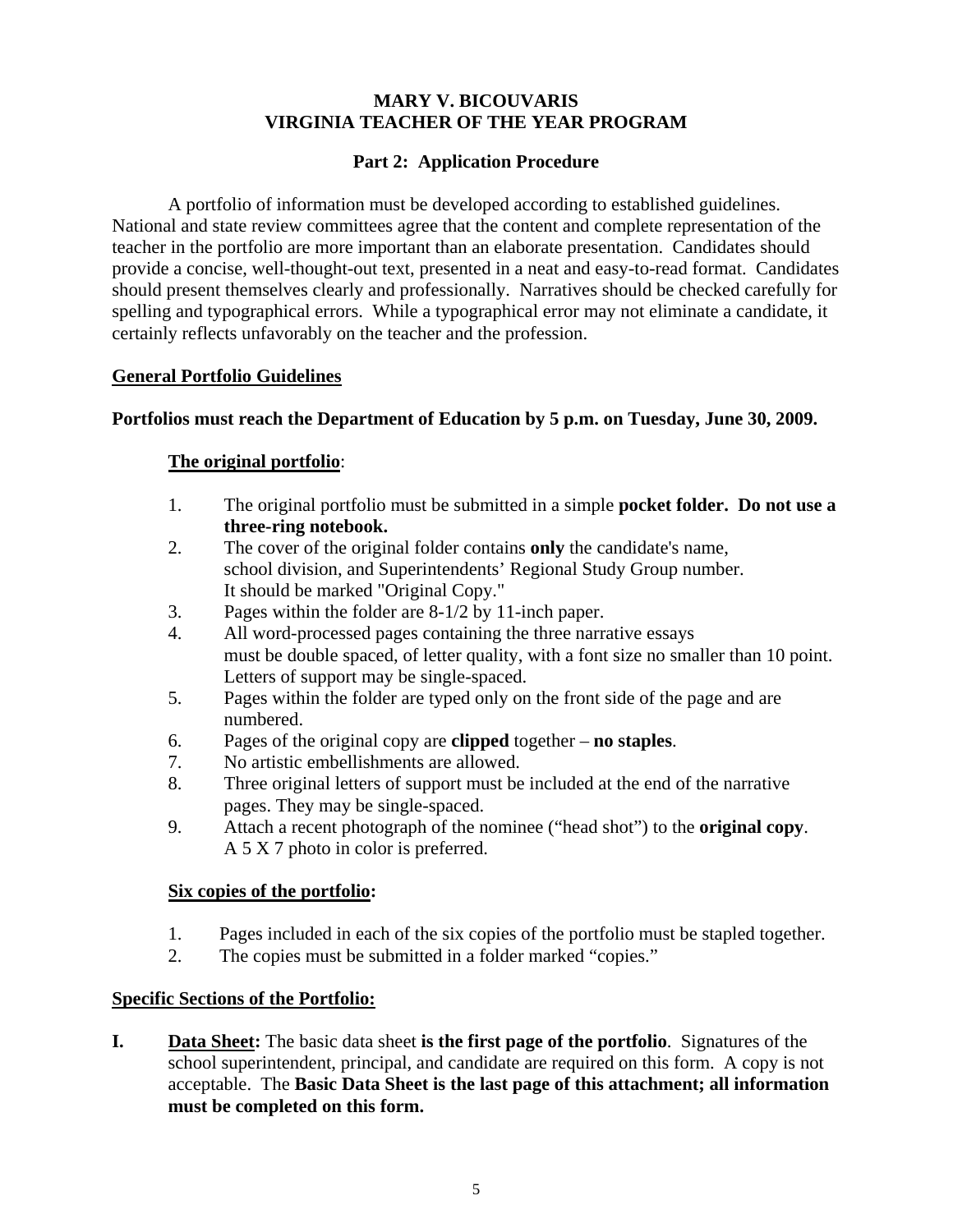- **II. Educational History and Professional Development Activities: This section must be in outline form and limited to two pages, one side only, using a font size no smaller than 10. These two pages may be single-spaced.** 
	- A. Beginning with the most recent, list colleges and universities attended, including post-graduate studies. Indicate degrees earned and dates of attendance.
	- B. Beginning with the most recent, list teaching employment history indicating time period, grade level, and subject area.
	- C. Beginning with most recent, list professional association memberships including information regarding offices held and other relevant activities.
	- D. Beginning with the most recent, list personal professional development leadership activities and leadership activities related to the professional development of future teachers. List professional development activities in which you participated (but did not have a leadership role).
	- E. Beginning with the most recent, list awards and other recognition of your teaching.

## **III. Three Narrative Essays: Each essay in this section must be limited to two doublespaced pages, one side only, using a font size no smaller than 10. These pages should be double-spaced.**

- **1.** *Community Involvement:* Describe your commitment to your community through service-oriented activities such as volunteer work, civic responsibilities and other group activities.
- **2.** *Philosophy of Teaching:* Describe your personal feelings and beliefs about teaching, including your own ideas of what makes you an outstanding teacher. Describe the rewards you find in teaching. How are your beliefs about teaching demonstrated in your personal teaching style? What factors influenced you to become a teacher?
- **3.** *Education Issues and Trends:* What do you consider to be the major public education issues today? Address **one** of these issues in depth, outlining possible causes, effects, and resolutions.
- **IV. Letters of Support:** Include **three** letters of support from any of the following: superintendent, principal, administrator, colleague, student/former student, parent, or civic leader. An effective letter of support contains evidence of personal knowledge of the teacher and an indication of the qualities that would qualify the candidate to be the 2010 Virginia Teacher of the Year. These letters should be addressed to the State Superintendent of Public Instruction, Commonwealth of Virginia, P.O. Box 2120, Richmond, Virginia 23218-2120. The **three original** letters of support with original signatures must be placed in the **original** portfolio. Copies of three letters of support must be placed in each of the six copies. **Limit each letter to one typed page**. Letters may be single-spaced with a font size no smaller than 10 point.